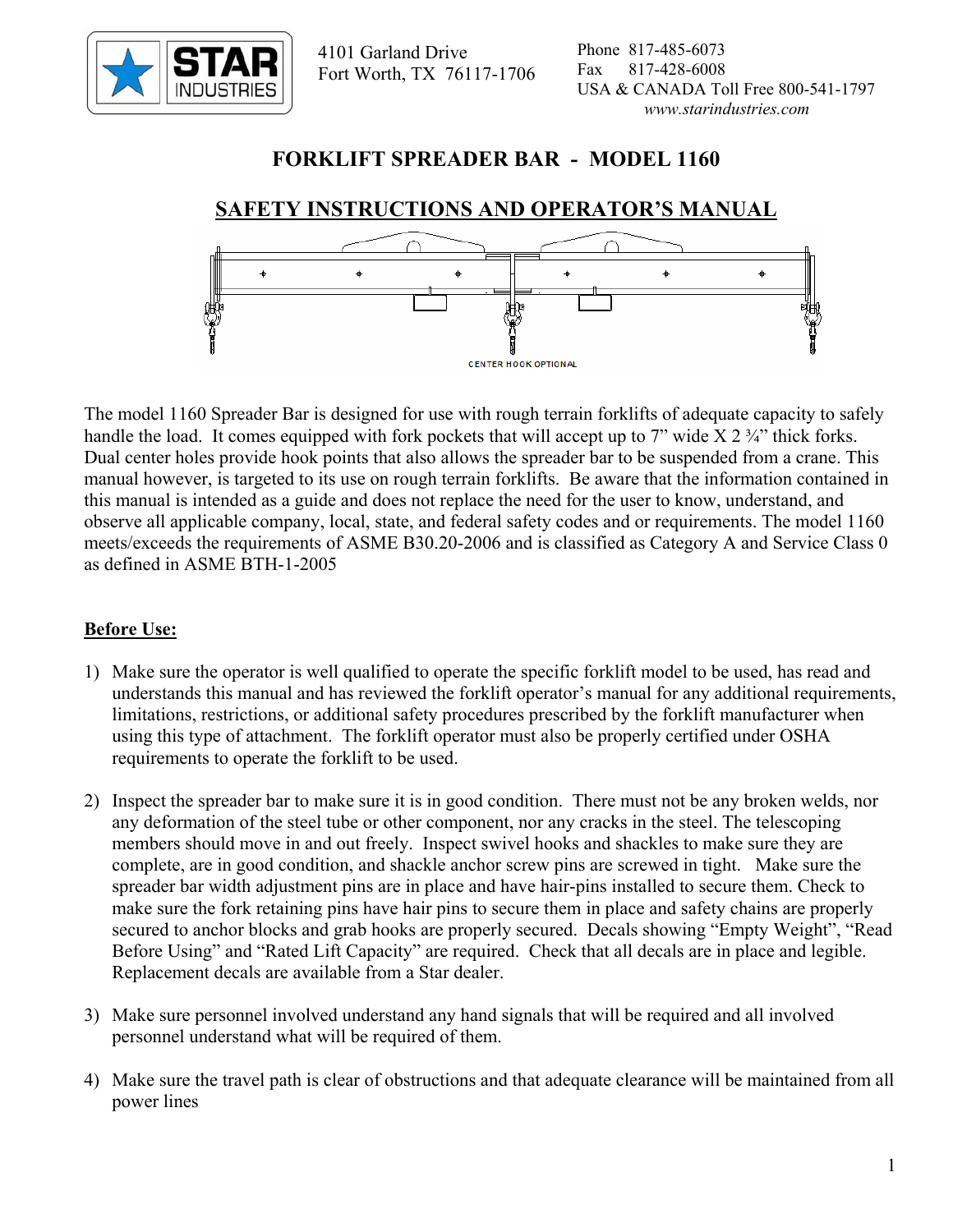### **Caution:**

- 1) Risks are high for serious injury when working around suspended loads. The operator must avoid carrying the load over people and it is best to have a 10' foot rule. This requires that no one is allowed to be within 10 feet of the area in which the load would fall if a failure occurred.
- 2) Do not allow anyone to ride on the spreader bar nor on the load being carried.
- 3) Do not make any repairs or modifications to the spreader bar without written authorization from the manufacturer. Replacement of hooks, shackles, decals and hair-pins does not require authorization.

#### **Installation:**

**On the forks installation**: Insert the forks into the fork pockets and then slide the spreader bar all the way onto the forks so the pin tabs extend behind the back of the fork. Insert the fork locking pins in each side and secure them with hair-pins to lock the spreader bar to the forks. Then secure the safety chains to a strong part of the forklift carriage making sure the chains are not slack and installed as close to a straight horizontal pull as possible. The chain angle must not exceed 45 degrees.

**Suspended from a hook:** The spreader bar can be attached to hooks thru the top holes in the crown plates. It is recommended that the hooks have keepers to help secure the spreader bar. If the hooks are too large, shackles may be required to make the connection.

**Adjust the width:** Adjust the bar to the desired width by removing the adjustment pins and sliding out the inner section of the bar. The bar can be set for 12, 16, or 20 foot widths. There is a stop to prevent the inner section from being slid all the way out of the center tube however the spreader bar must not be used pulled all the way out to the stops. The inner section must be slid in far enough to align the holes so the width adjustment pins can be installed and secured with a hair-pin. The bar must be extended an equal distance on both sides.

#### **Rated Capacities:**

Rated capacities shown below also appear on the spreader bar decal(s). Be aware that these capacities are for the spreader bar itself and do not in any way reflect the capacity of the forklift. Refer to the forklift operator's manual for capacity ratings and any limitations or restrictions when using this type of attachment. Remember the weight of the bar must be deducted from the lift capacity of the forklift. If there is any question as to forklift's lifting capacities when using this attachment, contact the forklift manufacturer for clarification.

Never exceed the rated capacities of the spreader bar except for purpose of a test and then do not exceed 125% of its rated capacity. Never exceed the capacity of the forklift. Make sure also that the load rating for slings, chains, or straps used with the spreader are equal to or exceed the rating of both the forklift and the spreader bar, if not; always limit the load to the lowest rated part of the lifting system.

| <b>RATED LOAD CAPACITY OF</b><br><b>MODEL 1160 SPREADER BAR</b> |              |
|-----------------------------------------------------------------|--------------|
| Empty Weight - 1100 lbs.                                        |              |
| At 12 feet wide                                                 | $16,000$ lbs |
| Extended to 16 feet wide                                        | 11,000 lbs   |
| Extended to 20 feet wide                                        | 8,000 lbs    |